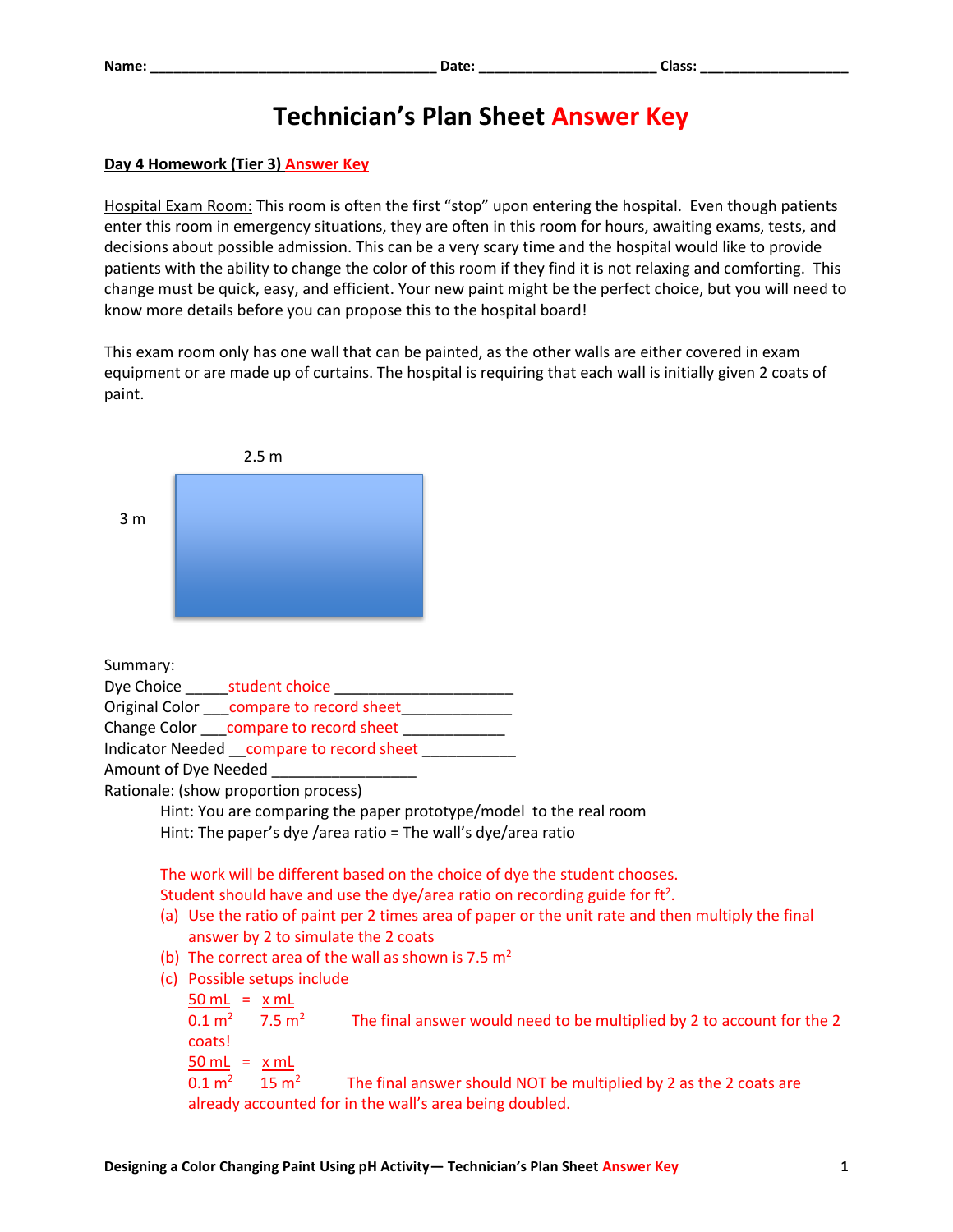## **Day 4 Homework (Tier 2) Answer Key**

Hospital Exam Room: This room is often the first "stop" upon entering the hospital. Even though patients enter this room in emergency situations, they are often in this room for hours, awaiting exams, tests, and decisions about possible admission. This can be a very scary time and the hospital would like to provide patients with the ability to change the color of this room if they find it's not relaxing and comforting. This change must be quick, easy, and efficient. Your new paint might be the perfect choice, but you will need to know more details before you can propose this to the hospital board!

This exam room only has three walls that can be painted, as the other wall is covered in exam equipment. The hospital is requiring that each wall is initially given 2 coats of paint.



- by 2 to simulate the 2 coats.
- (b) The correct area of the walls as shown is 6  $\text{m}^2$  + 6.5  $\text{m}^2$  + 4.5  $\text{m}^2$  = 17  $\text{m}^2$

```
(c) Possible setups include 
50 mL = x mL
```
 $0.1 \text{ m}^2$  17 m<sup>2</sup> The final answer would need to be multiplied by 2 to account for the 2 coats!  $50$  mL =  $x$  mL  $0.1 \text{ m}^2$ 34  $m<sup>2</sup>$  The final answer should NOT be multiplied by 2 as the 2 coats are already accounted for in the wall's area being doubled.